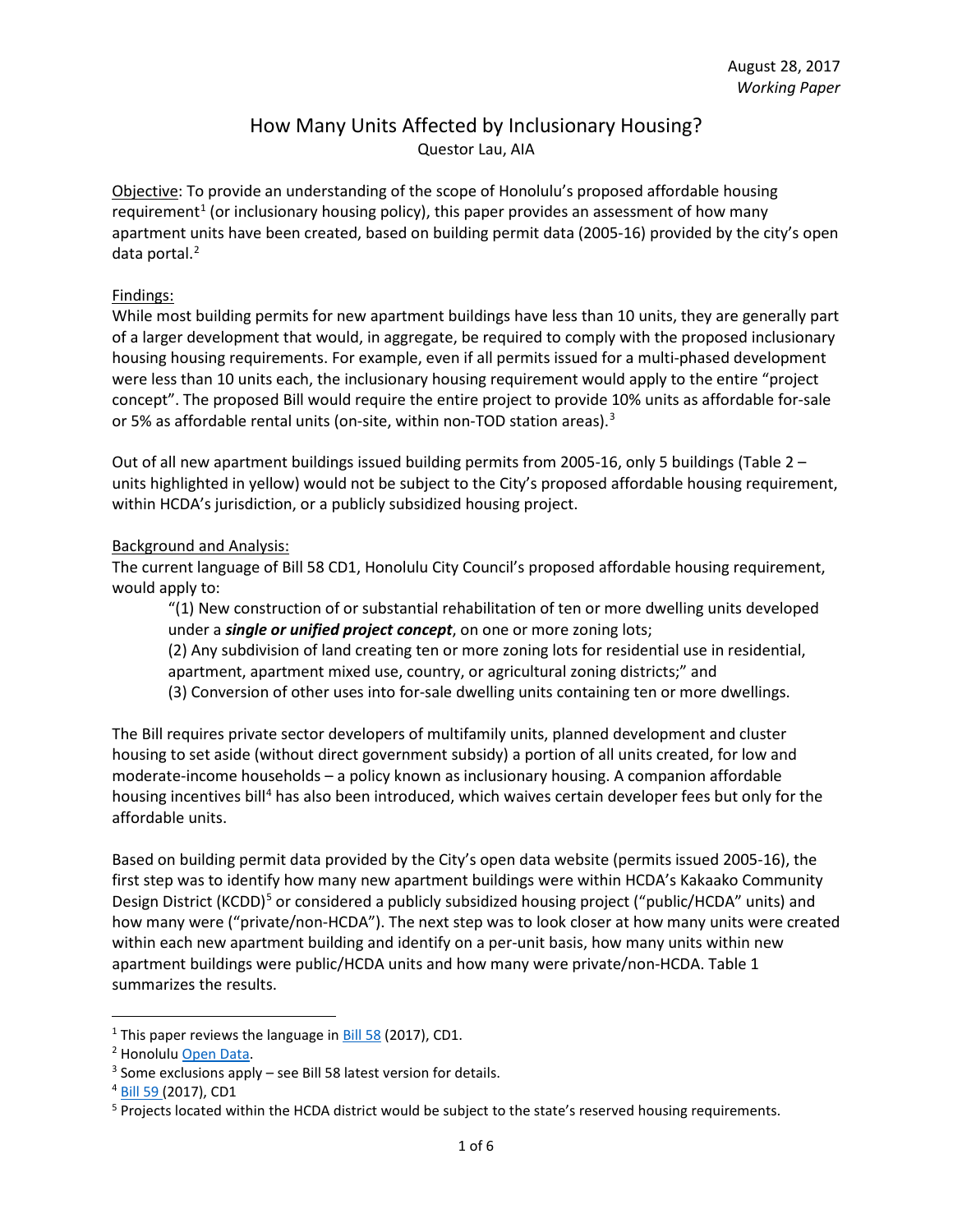|      | <b>Units</b> |                   |                    | <b>Buildings</b> |                   |              |  |
|------|--------------|-------------------|--------------------|------------------|-------------------|--------------|--|
| Year | public/HCDA  | private/non-      | private/non-       | public/HCDA      | private/non-      | private/non- |  |
|      | units        | <b>HCDA</b> units | <b>HCDA unit %</b> | bldgs            | <b>HCDA bldgs</b> | HCDA bldg. % |  |
| 2005 | 720          | 1,055             | 59%                | 1                | 145               | 99%          |  |
| 2006 | 381          | 89                | 19%                | 3                | 4                 | 57%          |  |
| 2007 | 742          | 1,145             | 61%                | 16               | 87                | 84%          |  |
| 2008 | 297          | 508               | 63%                | 22               | 33                | 60%          |  |
| 2009 | 78           | 170               | 69%                | 19               | 10                | 34%          |  |
| 2010 | 72           | 954               | 93%                | 1                | 57                | 98%          |  |
| 2011 | 489          | 501               | 51%                | $\mathbf{1}$     | 19                | 95%          |  |
| 2012 | 372          | 350               | 48%                | 16               | 32                | 67%          |  |
| 2013 | 1,144        | 361               | 24%                | 4                | 34                | 89%          |  |
| 2014 | 84           | 523               | 86%                | 1                | 15                | 94%          |  |
| 2015 | 1,558        | 1,127             | 42%                | 27               | 61                | 69%          |  |
| 2016 | 945          | 783               | 45%                | 5                | 48                | 91%          |  |
|      | 6,882        | 7,566             | 52%                | 116              | 545               | 82%          |  |

Table 1: Comparison of New Apartment Development: "Eligible" vs "Public/HCDA"

While 82% of all new apartment buildings created from 2005-16 were private/non-HCDA, only 52% of units created within these new apartment buildings were private/non-HCDA units. What this data shows is that most private/non-HCDA apartment development is small scale. Specifically, 459 out of 545 (84% of new apartment buildings)<sup>[6](#page-1-0)</sup> contained fewer than 10 units.<sup>[7](#page-1-1)</sup> However, the inclusionary housing requirement would still apply to nearly all these new apartment buildings because they were part of a larger development or the same "project concept" of 10 or more units.

This is shown in Table 2, which takes a closer look at the number of units rolled-up by TMK and project name. It shows that nearly all units under the same project name are over 10 units and would therefore be subject to the proposed affordable housing requirements. Essentially, if Bill 58 CD1 were enacted in 2005, with few exception, the affordable housing requirement would apply to nearly all new apartment development created between 2005-16, except those projects highlighted in yellow, Table 2.

| Current<br><b>TMK</b> | <b>Project Name</b>                | $type_$     | <b>Number</b><br>of Units | <b>Number of</b><br><b>New Apt</b><br><b>Bldgs</b> | <b>Construction</b><br><b>Valuation</b> |             |
|-----------------------|------------------------------------|-------------|---------------------------|----------------------------------------------------|-----------------------------------------|-------------|
| 43058020              | <b>3Y EPIC HAWAII LLC</b>          | eligible    | $\overline{4}$            |                                                    |                                         | 235,000     |
| 21054025              | 400 KEAWE                          | <b>KCDD</b> | 95                        | 1                                                  | Ś                                       | 17,573,000  |
| 21047004              | 801 South Street                   | <b>KCDD</b> | 410                       | 1                                                  | Ś                                       | 61,250,000  |
| 21047003              | 801 South Street                   | <b>KCDD</b> | 635                       | 1                                                  | Ś                                       | 105,000,000 |
| 23003073              | 909 Kapiolani                      | KCDD/public | 227                       | 1                                                  | Ś                                       | 32,400,000  |
| 26016056              | Ala Wai Garden Plaza - SBI Hawaii  | eligible    | 44                        | 1                                                  | Ś                                       | 5,700,000   |
|                       | Property One                       |             |                           |                                                    |                                         |             |
| 26013022              | Allure Waikiki                     | eligible    | 291                       | 1                                                  | Ś                                       | 71,000,000  |
| 21030052              | BP Bishop Trust Estate - GE Hawaii | <b>KCDD</b> | 209                       | $\mathbf{1}$                                       |                                         | 40,000,000  |
|                       | Block A2 (lesee)                   |             |                           |                                                    |                                         |             |

Table 2: New Apartment Buildings Issued a Permit (2005-2016) Aggregated by TMK

<span id="page-1-0"></span> $6$  A further detailed breakdown of units created by permit was not provided, as there were over 600 records.

<span id="page-1-1"></span> $<sup>7</sup>$  In comparison, of the apartment buildings that were either publicly subsidized or located in Kakaako and</sup> permitted between 2005-16, 56 out of 116 (48%) contained fewer than 10 units.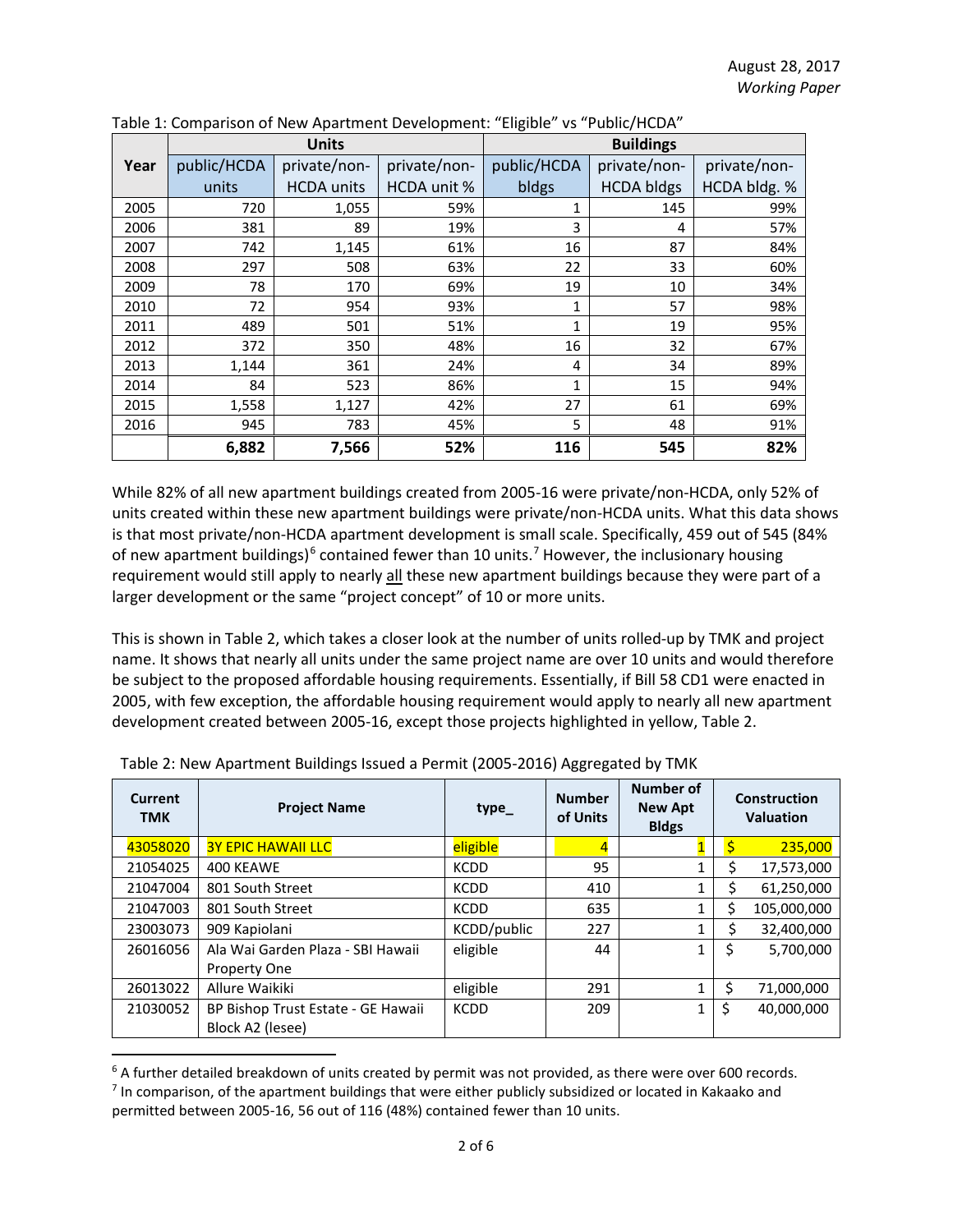| <b>Current</b><br><b>TMK</b> | <b>Project Name</b>                                              | type_       | <b>Number</b><br>of Units | Number of<br><b>New Apt</b><br><b>Bldgs</b> | <b>Construction</b><br><b>Valuation</b> |            |
|------------------------------|------------------------------------------------------------------|-------------|---------------------------|---------------------------------------------|-----------------------------------------|------------|
| 73004024                     | California Dreaming                                              | eligible    | 42                        | $\mathbf{1}$                                | \$                                      | 250,000    |
| 21009011                     | Capitol Place                                                    | eligible    | 394                       | 1                                           | \$                                      | 54,000,000 |
| 95093014                     | Castle & Cooke Homes -<br>COURTYARDS AT MILILANI MAUKA           | eligible    | 260                       | 36                                          | \$                                      | 22,371,164 |
| 11065033                     | <b>COUNTRY CLUB VILLAGE 6</b>                                    | eligible    | 269                       | $\mathbf{1}$                                | \$                                      | 15,500,000 |
| 22020022                     | Craigside Retirement Residence                                   | eligible    | 170                       | $\mathbf{1}$                                | \$                                      | 16,150,000 |
| 87010030                     | DAGS - Villages of Maili Phase I                                 | public      | 90                        | 6                                           | \$                                      | 4,750,000  |
| 21051043                     | DLNR - Halekauwila Place LP<br>(lessee)                          | KCDD/public | 5                         | $\mathbf{1}$                                | $\overline{\xi}$                        | 2,500,000  |
| 21051042                     | DLNR - Halekauwila Place LP<br>(lessee)                          | KCDD/public | 199                       | $\mathbf 1$                                 | \$                                      | 20,000,000 |
| 42001070                     | DR Horton-Schuler Homes                                          | eligible    | 60                        | $\overline{2}$                              | \$                                      | 11,000,000 |
| 91163004                     | EWA HOMES II LP                                                  | eligible    | 76                        | 5                                           | \$                                      | 13,400,000 |
| 91163002                     | EWA HOMES III LP                                                 | eligible    | 52                        | 3                                           | \$                                      | 12,803,420 |
| 91163001                     | <b>EWA HOMES LP</b>                                              | eligible    | 64                        | 4                                           | \$                                      | 11,200,000 |
| 43059094                     | <b>HALE ILIMA</b>                                                | eligible    | 24                        | $\mathbf{1}$                                | \$                                      | 4,051,593  |
| 39008068                     | Hale Ka Lae - Avalon Development                                 | eligible    | 269                       | $\overline{2}$                              | \$                                      | 67,460,000 |
| 86001035                     | <b>HALE WAI VISTA</b>                                            | eligible    | 216                       | 4                                           | \$                                      | 24,000,000 |
| 91017072                     | <b>HALOA AT HO'OPILI</b>                                         | eligible    | 140                       | 19                                          | \$                                      | 29,354,525 |
| 23029062                     | <b>HAUOLI LOFTS</b>                                              | eligible    | $\overline{9}$            | $\overline{\mathbf{1}}$                     | $\overline{\boldsymbol{\zeta}}$         | 2,500,000  |
| 39008016                     | HAWAII KAI PENINSULA, THE                                        | eligible    | 223                       | $\overline{2}$                              | \$                                      | 34,900,000 |
| 89002001                     | Hawaiian Home Lands - Nanakuli<br>Village Center                 | public      | 12                        | $\mathbf{1}$                                | $\overline{\mathsf{S}}$                 | 1,000,000  |
| 89020001                     | Hawaiian Home Lands - Nanakuli<br>Village Center                 | public      | 36                        | 3                                           | \$                                      | 3,015,000  |
| 97019035                     | HHFDC -- Hale Mohalu II                                          | public      | 332                       | 4                                           | \$                                      | 26,700,000 |
| 85027071                     | HHFDC - Kahikolu Ohana Hale O<br>Waianae                         | public      | 75                        | $\overline{7}$                              | \$                                      | 8,334,768  |
| 91016036                     | HHFDC - Kapolei Pacific                                          | public      | 72                        | 9                                           | \$                                      | 9,000,000  |
| 91016167                     | HHFDC - MALU'OHAI PACIFIC LTD<br><b>PARTNERSHIP (lessee)</b>     | public      | 72                        | $\mathbf{1}$                                | $\overline{\mathsf{S}}$                 | 6,200,000  |
| 94017062                     | HHFDC -- Mokuloa Vista                                           | public      | 70                        | $\mathbf 1$                                 | \$                                      | 11,500,000 |
| 91017114                     | HHFDC - Mutual Housing and<br>Kooloaula LP                       | public      | 120                       | 10                                          | \$                                      | 12,970,982 |
| 91017115                     | HHFDC - Mutual Housing and<br>Kooloaula LP                       | public      | 188                       | 21                                          | \$                                      | 21,499,400 |
| 91016152                     | HHFDC - Pacific Housing Oahu Corp                                | public      | 60                        | 13                                          | \$                                      | 7,750,000  |
| 24012026                     | HHFDC - PIIKOI VISTA L.P.                                        | public      | 47                        | $\mathbf{1}$                                | $\overline{\mathsf{S}}$                 | 4,000,000  |
| 26024070                     | HHFDC - Tusitala Vista                                           | public      | 107                       | $\overline{2}$                              | \$                                      | 9,400,000  |
| 91016153                     | HHFDC-Senior Residence at Kapolei<br>2 (lesee)                   | public      | 20                        | 4                                           | \$                                      | 1,570,000  |
| 24006020                     | Holomua                                                          | eligible    | 178                       | $\mathbf{1}$                                | \$                                      | 27,480,000 |
| 42001059                     | Ka Malani at Kailua                                              | eligible    | 153                       | 6                                           | \$                                      | 40,730,943 |
| 21054032                     | KALOKO'ELI PROPERTIES LLC                                        | <b>KCDD</b> | 88                        | $\mathbf{1}$                                | \$                                      | 21,500,000 |
| 91148013                     | Kapolei Properties - FOREST CITY<br><b>KAPOLEI APTS (lessee)</b> | eligible    | 93                        | 3                                           | \$                                      | 11,571,000 |

### Table 2: New Apartment Buildings Issued a Permit (2005-2016) Aggregated by TMK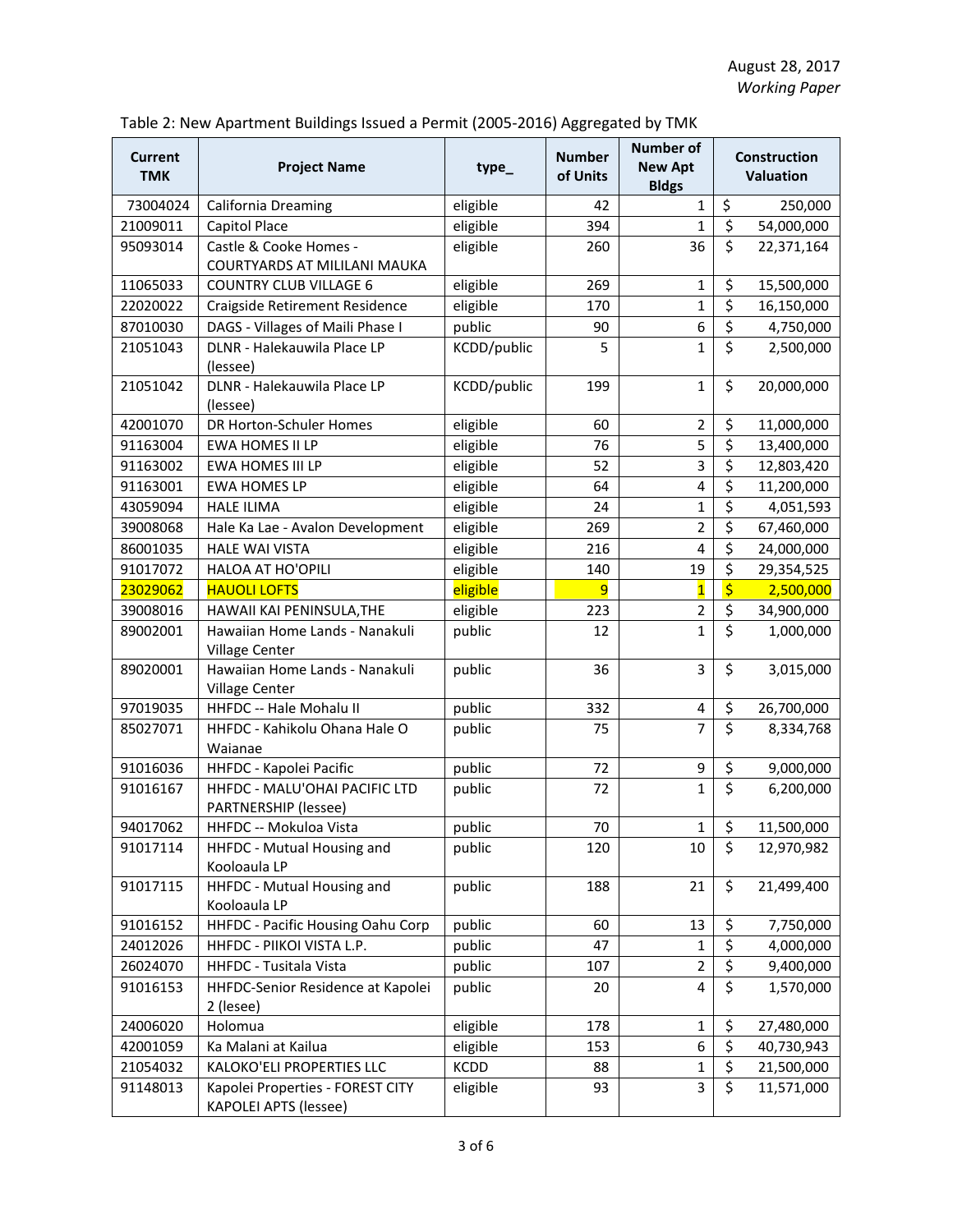| <b>Current</b><br><b>TMK</b> | <b>Project Name</b>                                              | type_       | <b>Number</b><br>of Units | <b>Number of</b><br><b>New Apt</b><br><b>Bldgs</b> | <b>Construction</b><br><b>Valuation</b> |             |
|------------------------------|------------------------------------------------------------------|-------------|---------------------------|----------------------------------------------------|-----------------------------------------|-------------|
| 91148014                     | Kapolei Properties - FOREST CITY<br><b>KAPOLEI APTS (lessee)</b> | eligible    | 98                        | 3                                                  | \$                                      | 11,571,000  |
| 91148015                     | Kapolei Properties - FOREST CITY<br><b>KAPOLEI APTS (lessee)</b> | eligible    | 154                       | 4                                                  | \$                                      | 15,428,000  |
| 91148016                     | Kapolei Properties - FOREST CITY<br><b>KAPOLEI APTS (lessee)</b> | eligible    | 154                       | 4                                                  | \$                                      | 15,428,000  |
| 91123115                     | <b>KE NOHO KAI TOWNHOMES</b>                                     | eligible    | 15                        | 3                                                  | \$                                      | 2,053,440   |
| 91016196                     | KEALAKAI AT KAPOLEI - PHASE I                                    | eligible    | 140                       | 18                                                 | $\overline{\xi}$                        | 8,423,500   |
| 21030051                     | Keauhou Place                                                    | <b>KCDD</b> | 423                       | $\mathbf{1}$                                       | \$                                      | 114,378,470 |
| 21048008                     | <b>KEOLA LAI</b>                                                 | <b>KCDD</b> | 352                       | $\mathbf{1}$                                       | \$                                      | 96,000,000  |
| 91056005                     | KO OLINA HILLSIDE VILLAS                                         | eligible    | 144                       | 24                                                 | \$                                      | 21,497,400  |
| 91056013                     | KO OLINA HILLSIDE VILLAS                                         | eligible    | 174                       | 24                                                 | \$                                      | 21,708,000  |
| 91134062                     | LEI PAUKU AT HOAKALEI                                            | eligible    | 6                         | $\mathbf{1}$                                       | $\overline{\xi}$                        | 1,256,642   |
| 91134063                     | LEI PAUKU AT HOAKALEI                                            | eligible    | 6                         | $\mathbf{1}$                                       | \$                                      | 1,256,642   |
| 91134057                     | LEI PAUKU AT HOAKALEI                                            | eligible    | 10                        | $\overline{2}$                                     | \$                                      | 2,093,329   |
| 91134059                     | LEI PAUKU AT HOAKALEI                                            | eligible    | 10                        | $\overline{2}$                                     | \$                                      | 2,183,189   |
| 91134058                     | LEI PAUKU AT HOAKALEI                                            | eligible    | 12                        | $\overline{2}$                                     | \$                                      | 2,627,934   |
| 91134060                     | LEI PAUKU AT HOAKALEI                                            | eligible    | 12                        | $\overline{2}$                                     | \$                                      | 2,602,964   |
| 91134061                     | LEI PAUKU AT HOAKALEI                                            | eligible    | 16                        | 3                                                  | $\overline{\xi}$                        | 3,557,247   |
| 27031004                     | LEIALOHA PARKSIDE                                                | eligible    | 9                         | $\mathbf{1}$                                       | $\overline{\xi}$                        | 700,000     |
| 27006050                     | <b>LILLIE Y KAYA FAMILY LIMITED</b><br><b>LIABLITY</b>           | eligible    | $\overline{\mathbf{3}}$   | $\overline{\mathbf{1}}$                            | $\overline{\boldsymbol{\zeta}}$         | 550,000     |
| 26017068                     | LOFT @ WAIKIKI                                                   | eligible    | 36                        | $\mathbf{1}$                                       | \$                                      | 10,000,000  |
| 87023060                     | MAILI BEACH PLACE                                                | eligible    | 33                        | 10                                                 | \$                                      | 4,340,000   |
| 91160058                     | MANAWA AT MEHANA                                                 | eligible    | 80                        | 10                                                 | $\overline{\mathsf{S}}$                 | 16,575,120  |
| 95002060                     | MEHEULA VISTA                                                    | eligible    | 76                        | $\mathbf{1}$                                       | \$                                      | 9,200,000   |
| 23010028                     | <b>MOANA PACIFIC</b>                                             | <b>KCDD</b> | 720                       | $\mathbf{1}$                                       | $\overline{\boldsymbol{\zeta}}$         | 95,000,000  |
| 11012027                     | Moanalua Hillside                                                | eligible    | 504                       | 4                                                  | \$                                      | 25,050,000  |
| 87044004                     | Nanakuli Senior Apartments                                       | eligible    | 40                        | $\mathbf{1}$                                       | $\overline{\xi}$                        | 3,995,000   |
| 91016159                     | Nanala at Mehana                                                 | eligible    | 100                       | 10                                                 | \$                                      | 9,888,470   |
| 91016178                     | <b>NOHONA AT KAPOLEI</b>                                         | eligible    | 58                        | 9                                                  | \$                                      | 6,393,540   |
| 91016145                     | NOHONA AT KAPOLEI                                                | eligible    | 60                        | 9                                                  | $\overline{a}$<br>Ş                     | 6,581,024   |
| 91016191                     | NOHONA AT KAPOLEI                                                | eligible    | 93                        | 14                                                 | \$                                      | 10,085,000  |
| 95093013                     | NOHONA AT MILILANI MAUKA                                         | eligible    | 120                       | 18                                                 | \$                                      | 13,038,849  |
| 91016219                     | NOHONAI AT KAPOLEI                                               | eligible    | 83                        | 14                                                 | $\overline{\xi}$                        | 9,095,000   |
| 92019071                     | OCEAN RIDGE AT MAKAKILO                                          | eligible    | 68                        | 14                                                 | $\overline{\mathsf{S}}$                 | 7,781,342   |
| 91160051                     | OLINO AT MEHANA                                                  | eligible    | 272                       | 41                                                 | $\overline{\boldsymbol{\zeta}}$         | 55,210,800  |
| 23003105                     | Pacifica Honolulu                                                | <b>KCDD</b> | 489                       | $\mathbf{1}$                                       | $\overline{\xi}$                        | 27,045,000  |
| 24013090                     | Pensacola Chelsea Condominium                                    | eligible    | 35                        | $\mathbf{1}$                                       | \$                                      | 2,600,000   |
| 94017058                     | PLANTATION TOWN APARTMENTS                                       | public      | 330                       | $\overline{2}$                                     | \$                                      | 26,000,000  |
| 91160063                     | POHAKALA AT MEHANA                                               | eligible    | 67                        | 12                                                 | $\overline{\boldsymbol{\zeta}}$         | 18,426,000  |
| 94128010                     | <b>PUBLIC STORAGE</b>                                            | eligible    | $\mathbf{1}$              | $\overline{\mathbf{1}}$                            | \$                                      | 56,000      |
| 91016160                     | PULEWA AT MEHANA                                                 | eligible    | 120                       | 16                                                 | \$                                      | 18,144,960  |
| 26018087                     | <b>Ritz Carlton</b>                                              | eligible    | 309                       | $\mathbf{1}$                                       | \$                                      | 83,771,396  |
| 15007002                     | SENIOR RESIDENCE AT IWILEI                                       | eligible    | 60                        | $\mathbf{1}$                                       | \$                                      | 20,127,000  |

# Table 2: New Apartment Buildings Issued a Permit (2005-2016) Aggregated by TMK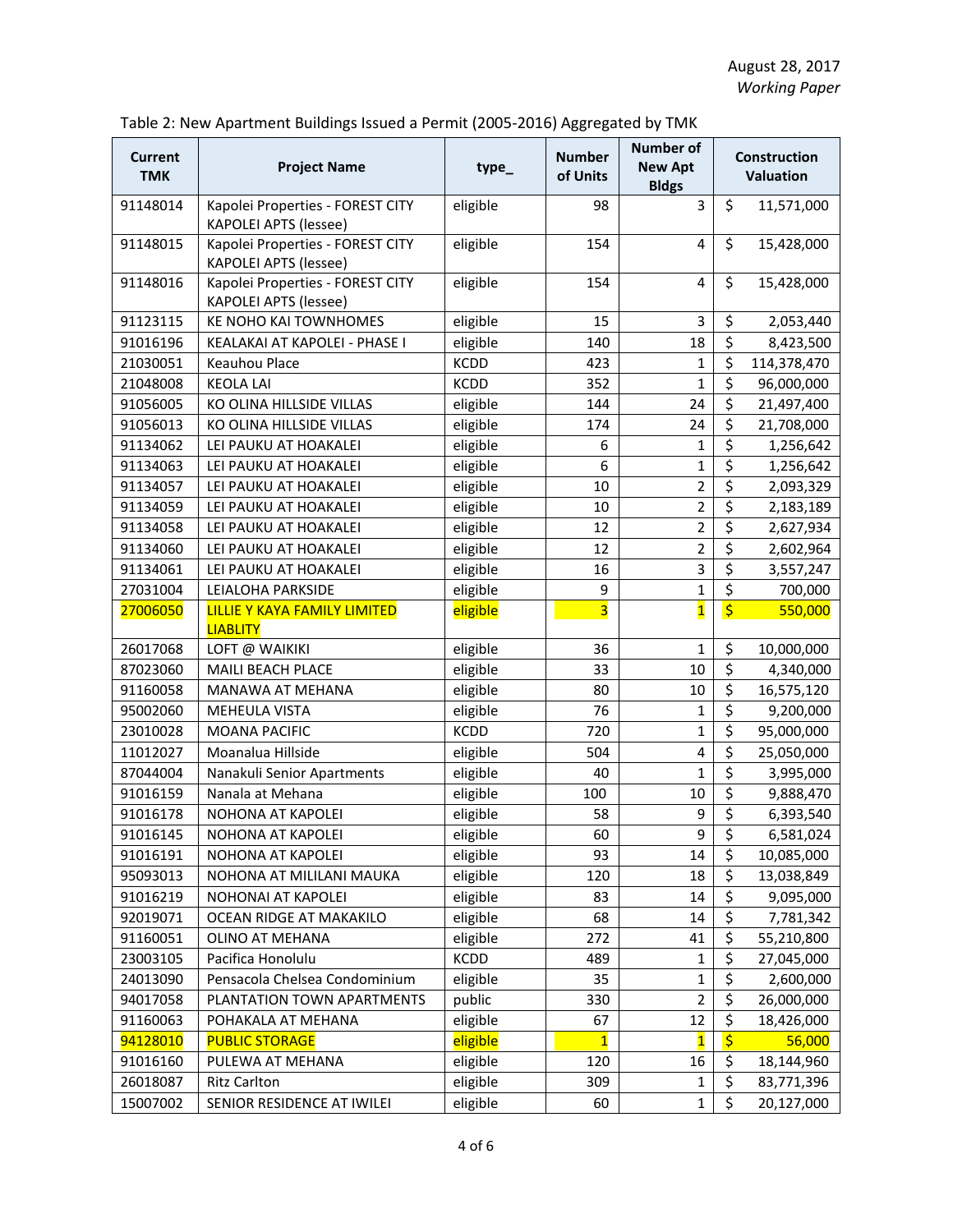| <b>Current</b><br><b>TMK</b> | <b>Project Name</b>                                                    | type_       | <b>Number</b><br>of Units | <b>Number of</b><br><b>New Apt</b><br><b>Bldgs</b> |                          | <b>Construction</b><br><b>Valuation</b> |  |
|------------------------------|------------------------------------------------------------------------|-------------|---------------------------|----------------------------------------------------|--------------------------|-----------------------------------------|--|
| 95012020                     | <b>SIXTY PARKSIDE</b>                                                  | eligible    | 48                        | 4                                                  | \$                       | 6,400,000                               |  |
| 91012040                     | SPINNAKER PLACE TOWNHOMES                                              | eligible    | 296                       | 63                                                 | \$                       | 26,690,774                              |  |
| 91126022                     | ST FRANCIS RESIDENTIAL CARE<br>COMM - Franciscan Vistas Ewa<br>(lesee) | eligible    | 150                       | 6                                                  | \$                       | 11,250,000                              |  |
| 85028046                     | State of Hawaii Seawinds Apt                                           | public      | 48                        | 14                                                 | \$                       | 5,580,000                               |  |
| 21044049                     | Symphony                                                               | <b>KCDD</b> | 370                       | 1                                                  | \$                       | 72,755,000                              |  |
| 21055041                     | THE COLLECTION                                                         | <b>KCDD</b> | 465                       | 3                                                  | \$                       | 156,690,150                             |  |
| 26012067                     | The Cove Waikiki                                                       | eligible    | 117                       | 3                                                  | \$                       | 11,048,000                              |  |
| 21010026                     | The Pinnacle                                                           | eligible    | 60                        | $\mathbf{1}$                                       | \$                       | 9,500,000                               |  |
| 26011001                     | The Watermark                                                          | eligible    | 212                       | $\mathbf{1}$                                       | $\overline{\mathcal{S}}$ | 4,500,000                               |  |
| 91012058                     | TOWN HOMES AT FAIRWAYS EDGE<br><b>INCRI</b>                            | eligible    | 216                       | 47                                                 | \$                       | 20,390,830                              |  |
| 91134030                     | TOWN HOMES AT KA KAMAKANA<br>AT HOAKALEI                               | eligible    | 18                        | 3                                                  | \$                       | 2,549,856                               |  |
| 91154082                     | TOWN HOMES AT KA KAMAKANA<br>AT HOAKALEI                               | eligible    | 30                        | 5                                                  | \$                       | 4,228,125                               |  |
| 91146121                     | TOWN HOMES AT KA MAKANA AT<br><b>HOAKALEI</b>                          | eligible    | 10                        | $\overline{2}$                                     | \$                       | 1,394,666                               |  |
| 91146123                     | TOWN HOMES AT KA MAKANA AT<br><b>HOAKALEI</b>                          | eligible    | 10                        | $\overline{2}$                                     | \$                       | 1,394,666                               |  |
| 91146124                     | TOWN HOMES AT KA MAKANA AT<br><b>HOAKALEI</b>                          | eligible    | 10                        | $\overline{2}$                                     | \$                       | 1,394,666                               |  |
| 91147165                     | TOWN HOMES AT KA MAKANA AT<br><b>HOAKALEI</b>                          | eligible    | 10                        | $\overline{2}$                                     | \$                       | 1,394,409                               |  |
| 91146122                     | TOWN HOMES AT KA MAKANA AT<br><b>HOAKALEI</b>                          | eligible    | 12                        | $\overline{2}$                                     | \$                       | 1,691,250                               |  |
| 91147164                     | TOWN HOMES AT KA MAKANA AT<br><b>HOAKALEI</b>                          | eligible    | 12                        | $\overline{2}$                                     | \$                       | 1,704,109                               |  |
| 91146024                     | TOWN HOMES AT KA MAKANA AT<br><b>HOAKALEI</b>                          | eligible    | 16                        | 3                                                  | $\overline{\mathsf{S}}$  | 2,240,291                               |  |
| 27002010                     | <b>TRB Partnership</b>                                                 | eligible    | $\overline{4}$            | $\overline{\mathbf{1}}$                            | $\ddot{\varsigma}$       | 1,060,000                               |  |
| 27028054                     | WAIALAE HALE HOLDINGS LP                                               | eligible    | 12                        | $\mathbf{1}$                                       | Ç                        | 4,900,000                               |  |
| 23001127                     | Waiea at 1118 Ala Moana (Howard<br>Hughes)                             | KCDD        | 171                       | $\mathbf{1}$                                       | \$                       | 136,000,000                             |  |
| 23006017                     | <b>WAIHONUA</b>                                                        | <b>KCDD</b> | 345                       | $\mathbf{1}$                                       | \$                       | 109,900,000                             |  |
| 91160047                     | WAKEA AT MEHANA                                                        | eligible    | 114                       | 16                                                 | \$                       | 23,080,000                              |  |
| Grand<br><b>Total</b>        |                                                                        |             | 14,448                    | 662                                                |                          | \$2,323,027,847                         |  |

The total number of apartment units reported each year in this paper is slightly less than totals listed in DPP's annual permit reports and DBEDT's Data Book (2005-2016). It is hypothesized that one reason is because Table 1 does not include hotel units that could also be used as permanent dwellings (i.e., Trump Tower units have this flexibility, allowed by zoning and the condominium declaration). Although residential use is possible, the highest and best use and likely tax classification of these units would be